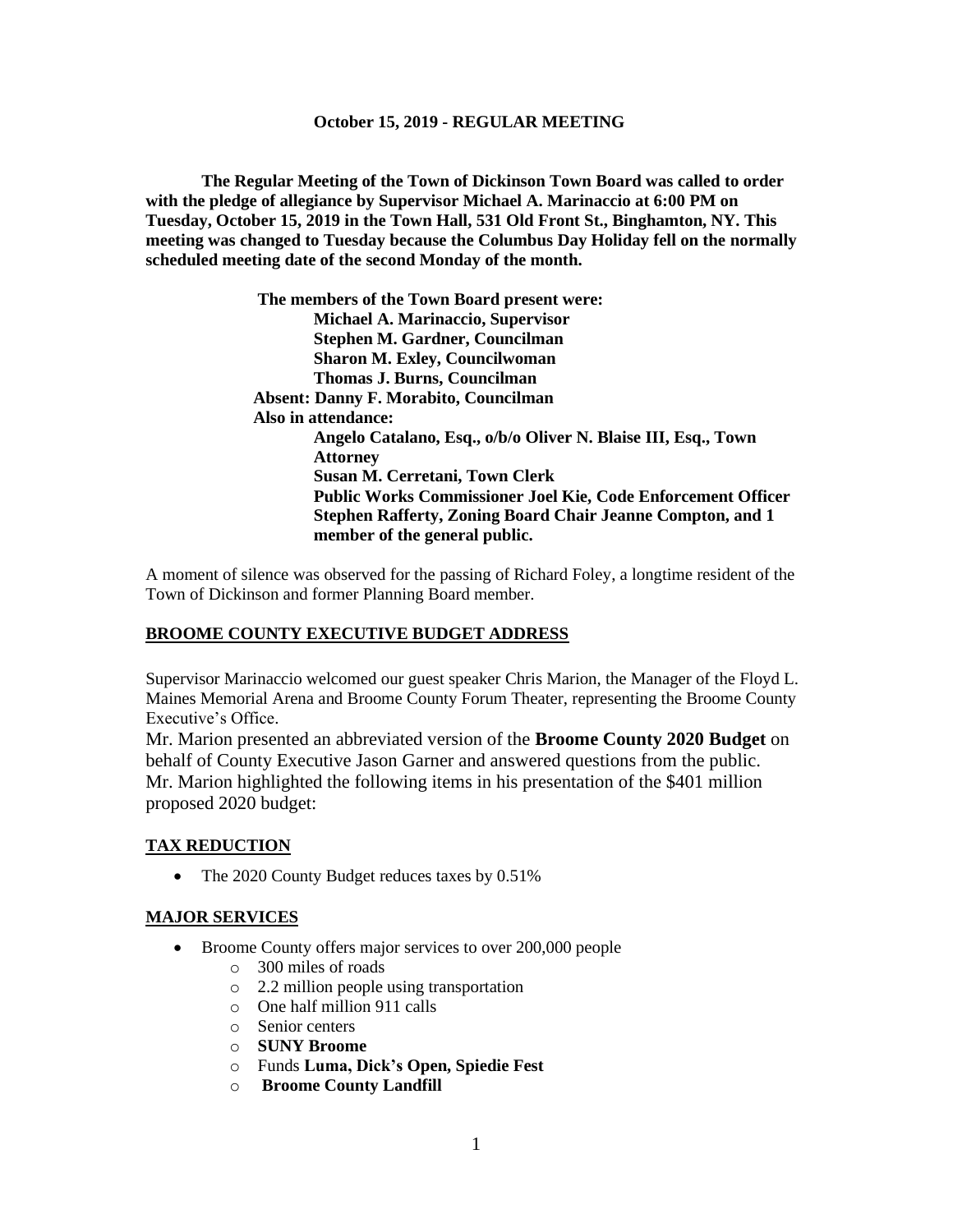- o When Broome County Executive Garner took office, the County had a budget deficit and was on the State's fiscal stress list. Today we have a \$6.5 million budget surplus and we are no longer on the stress list with thanks to the strong support of the County Legislature.
- o Reduction in Broome County Taxes

# **COMMUNITY PROGRAMS**

- The **Books for Babies** program continues to be funded to give every infant born in Broome County a book at the time of their birth in order to stress the importance of reading to young children.
- The **Small Community Fund** is again available to assist municipalities with financing various local projects.
- **Clean Sweep Program** provides community service projects

# **WORKFORCE DEVELOPMENT**

- **Opportunity Impact Program Office of Employment and Training**
- A portion of the former Sears store at the Oakdale Mall will be a new location for the **Workforce Development Center**. There are currently about 3,000 job openings in Broome County. The new Workforce Office will fund projects that get people back to work.

# **PUBLIC SAFETY**

- Addition of 2 security positions to improve safety at the Binghamton bus station
- 3 Sheriff deputies have been added to road patrols
- 6 dispatcher positions have been added to reduce their shifts from 12 to 8 hours.
- The County is in the process of rebuilding the entire **County Emergency Services Communication Network** for police, fire and emergency services.
- Improve infrastructure by adding money in the budget for road and bridge improvements and County parks

# **FACILITIES**

- Building a new veteran's facility at the former **Vestal Hills Country Club** location to consolidate and expand the services that are offered to our veterans.
- Senior Centers support
- **Willow Point**

## **SUNY BROOME**

- Health Science Building at **SUNY Broome**
- Renovate the old science and student services building
- Expanding the nursing program to address the healthcare worker shortage in the area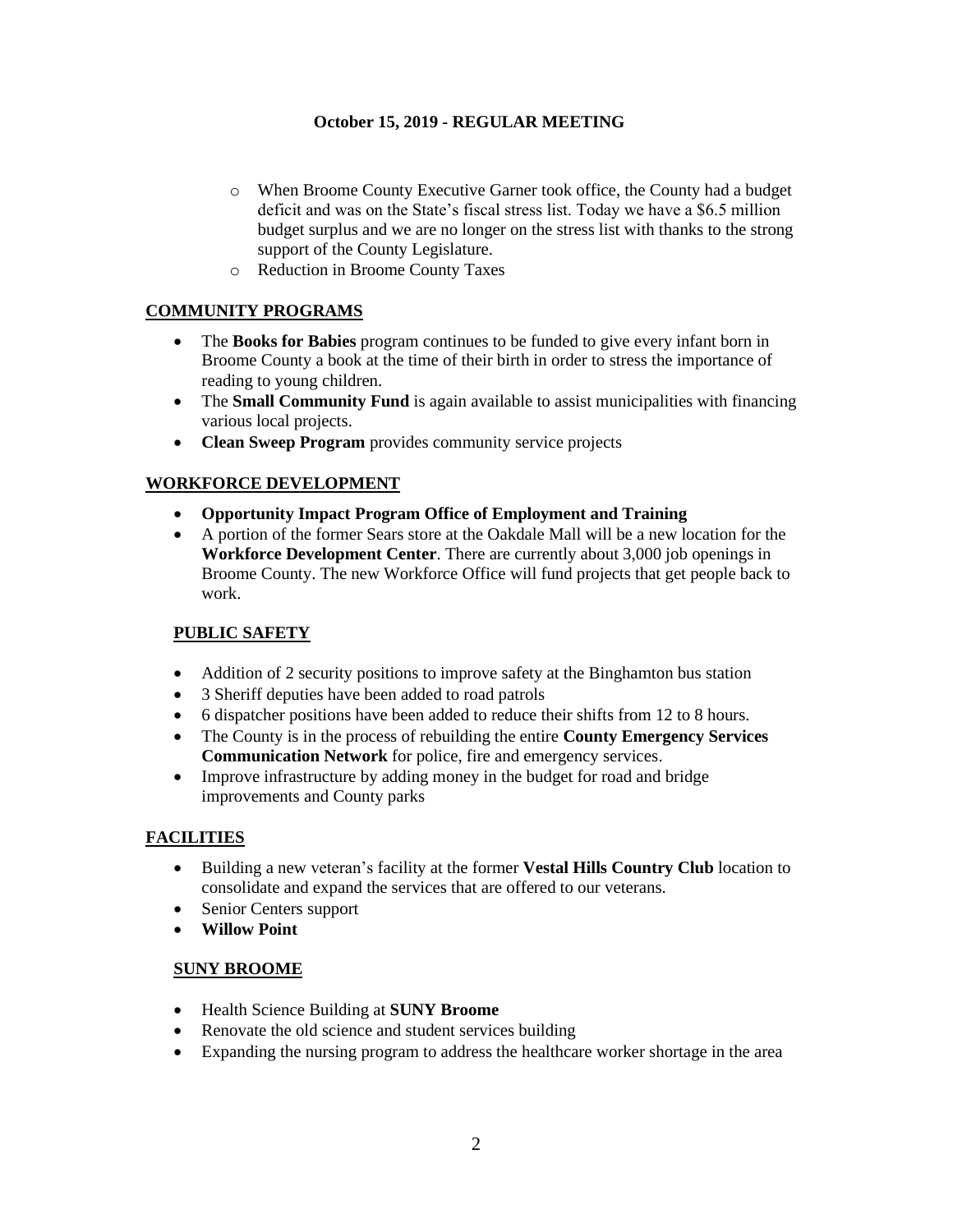Mr. Marion fielded questions from the public and concluded his presentation at 6:13 PM.

Supervisor Marinaccio thanked Mr. Marion for addressing the Town of Dickinson on behalf of the Broome County Executive.

# **SUPERVISOR'S MONTHLY REPORT October 2019**

- 1. We continue to work on the \$1 million-dollar grant for our large water line project. The process is now in the hands of the **NYS Health Department Engineering** who contacted us with many questions and additional steps we need to take before the grant can be activated. Ron Lake is assisting us in moving this grant forward. We will need to approve a proposal from Ron to take on this project as directed by the **NYS Grant** application once we know that the grant has been finalized.
- 2. Regarding the accident at the **Speedway Gas Station** on Friday, September 20, one of the contractors was killed in a mishap while working on one of the gasoline storage containers. As soon as I arrived, I talked to various first responders and the **Director of the BC Emergency Services**, Mike Ponticiello. I needed to know if the neighborhood had to be evacuated. I was assured that the incident was isolated, and evacuation was not necessary. This incident shows that we need another access out of the Sunrise Terrace. The walk bridge serves this purpose at this time. I sent a letter to the **Regional Director of NYS DOT**, with copies sent the **Sheriff, Chenango Fire, Binghamton Fire and Broome County Emergency Services** Director Mike Ponticiello in the hope to conduct further discussion and other possible alternatives for emergency evacuations and other issues. I will also be meeting with the **County Sheriff** and **NY State Troopers** to discuss traffic control and other issues that stem from Old Front St. being closed to incoming and outgoing traffic. An example: There should be actions taken to prevent cars from driving in and out of the Terrace using the walk bridge. **I just received my first response to my letter from Sheriff Harder stating that he would attend a meeting for further discussion on this matter.**
- 3. **AIM** Funding Procedure- NY State eliminated the **AIM Funding** for 90% of the municipalities in New York State which included our town. After negotiations, the state mandated that the counties take over the **AIM** payments to the affected municipalities through sales tax revenue. The **NY State Audit & Control** will withhold sales tax revenue that goes to the counties by the amount of AIM payments that normally went to the municipalities. State Audit will issue checks to the municipalities during their budget year. For example, we would receive a check in December. The Village would receive a check around June. The hope is that the sales tax revenue from Internet Sales will more than makeup what the county receives from sales tax revenue.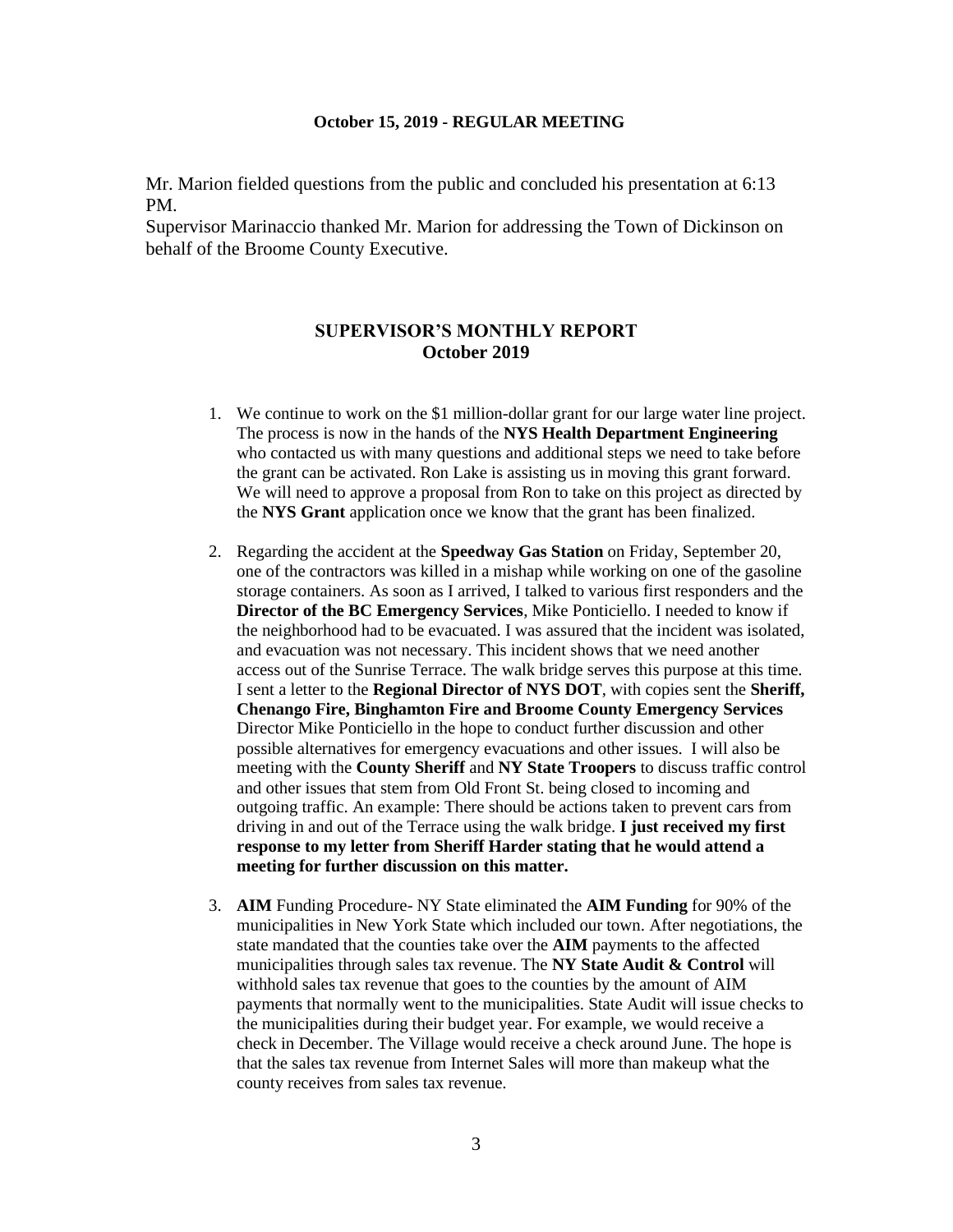#### **SUPERVISOR'S REPORT CONTINUED:**

- 4. I met with **Charter** representative Lauren Kelley on September. 23 at the town hall to discuss the renewal of another 10-year agreement on our franchise agreement. I asked for a 1% increase in the franchise fee. It is currently 3%. She asked for a 15-year agreement, I insisted that it remain 10 years. I should be receiving a draft contract proposal in the near future for our attorney and board members to review.
- 5. I reviewed the monthly **NBT Credit Card Statement** and no concerns were noted.
- 6. Interesting numbers from a recent bike and pedestrian counts on the **Two Rivers**  Greenway. Peak day - Sunday, September 8<sup>th</sup> - 11,680. Total usage since June 20, 423,497.
- 7. The projected completion date for the **Prospect Mountain Highway project** is October 2020. A punch list will then take place to assure all aspects of the project are complete and meet the specs of the contract.
- 8. In regard to a letter I received from **MEGA** representative Louise Gava, she stated that **NYSEG** made a mistake billing a subset of **CCA** customers. When a budget billed customer moves to a third-party supply like **MEGA, NYSEG**'s policy is to remove the supply cost from the budget calculation. The supply cost was not removed from a number of customer's bills.
- 9. There will be an information meeting regarding Energy Storage on October 21, 4:30 to 7:30 PM, **Cornell Cooperative**. Many of our officials from our town have registered to attend including myself.
- 10. We were given a set of blinking crosswalk signs by the **Broome County Health Department** due to our commitment for **Complete Streets Initiative**. Joel is considering using them at the church crossing on Prospect St.
- 11. On October 22, 5:30 to 7:00 PM at the Kirkwood Town Hall, there will be an open discussion with Senator Akshar.
- 12. I attended the **City of Binghamton Budget address** held on September 12. The Mayor stated that there would be no increase in rates for sewage treatment for the city residents. After the presentation, I asked the City Comptroller what the user municipalities could expect in increases. He stated to not believe what has been reported in the newspaper. There will be an increase, but it has not been formulated yet.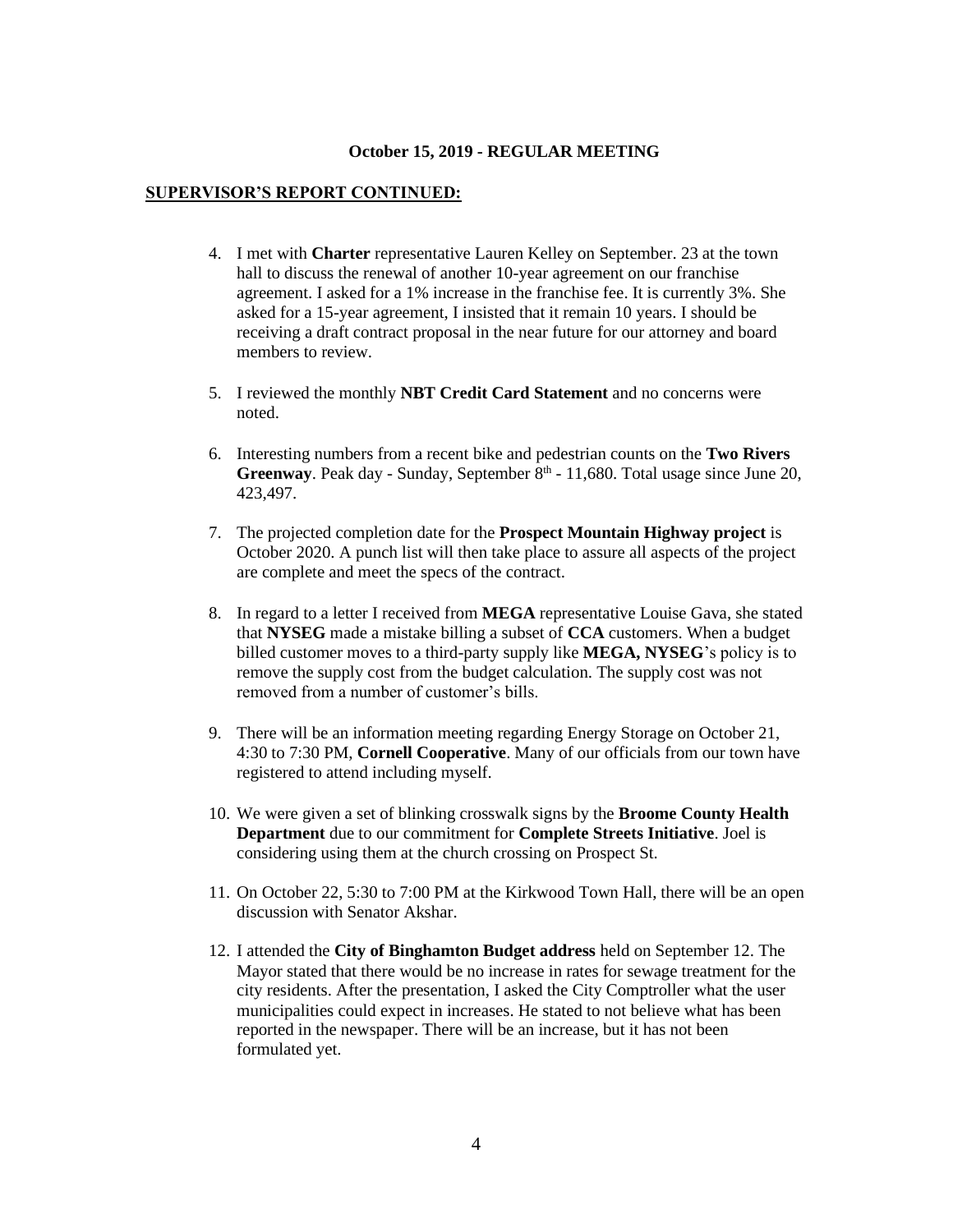#### **SUPERVISOR'S REPORT CONTINUED:**

- 13. Received a letter from **BMTS** Executive Director Jennifer Yonkowski indicating that there will be turning movement traffic counts at intersections and roadway segment counts throughout this area.
- 14. I attended the County Executive's quarterly Towns & Villages meeting on September 18. Discussion items included: Surcharge on cell phone to cover cost of the new cell towers was authorized by NYS, **SUNY Broome** will be renovating the older buildings on campus, equipment sharing updates, court security/Broome Security. Etc.
- 15. There will be a grant writing webinar sponsored by **Syracuse University** on Thursday, Oct. 24, from 1 to 2 PM. I forwarded the information to the board and others. I am registered.
- 16. Sharon Exley, Steve Gardner, Sue Kirkland and I attended the **Age Friendly** information meeting on Oct. 2, held at the **Southern Tier Independence Center**. Community Workgroups are now being formed and if anyone is interested in joining one of the groups, you can go to the Office of the Aging website and sign up. The work groups consist of, Outdoor Spaces & Building, Transportation, Communication & Information, Housing, Community Support & Health Services and Respect & Social Inclusion. Everyone is invited to participate.
- 17. We received the soil testing report from **Keystone Engineering**, and we are currently reviewing it with the assistance from our Town Engineer. We will report the findings in the near future.
- 18. There is a great article in the **Towns & Topics** monthly magazine regarding large scale renewable energy projects. Anyone interested in reading the article, I have one of the magazines here at the town hall.
- 19. Another interesting article in the magazine is about the important role that Zoning, and Planning Boards play in our municipalities and the important steps they take to protect and preserve that values each town wishes to achieve or maintain. Diversity of background and skills is a great asset to have on these boards and we certainly have achieved that with our appointments to these boards.
- 20. The **Broome County Department of Parks, Recreation and Youth Services** has announced details of the Broome County Parks Fall Festival and Trunk or Treat, taking place at Otsiningo Park in the Town of Dickinson on October 20<sup>th</sup>, 2019. The **Fall Festival** will take place from 12:00 p.m.- 4:00 p.m. with Trunk or Treat happening from 12:00 p.m.- 1:30 p.m. Admission is free! This is a family-friendly event that will include food, kids' activities, music, a dog costume contest, trunk or treat and face painting. More information may be found at [www.gobroomecounty.com/parks/otsiningo](http://www.gobroomecounty.com/parks/otsiningo) or by calling (607) 778-2193.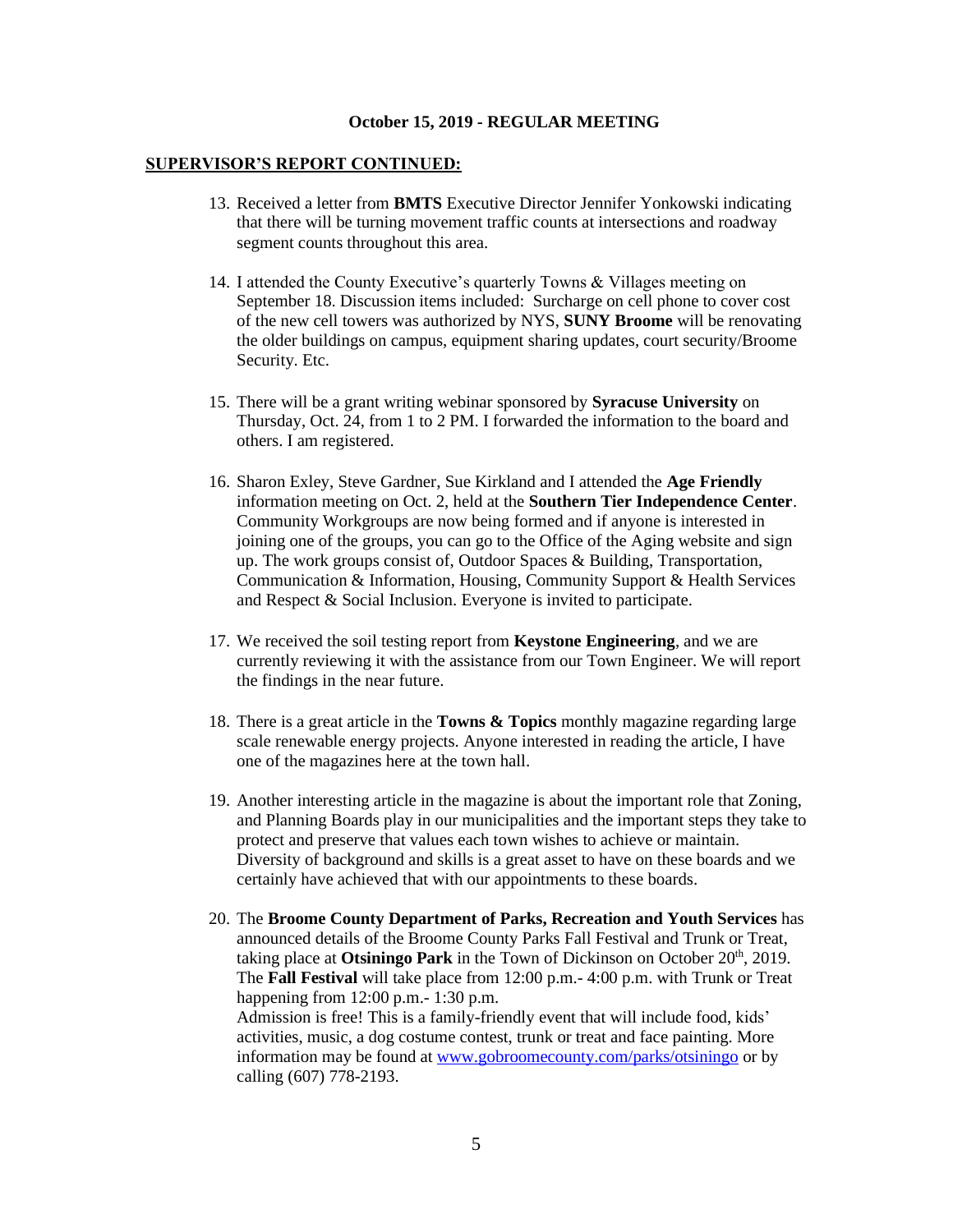## **SUPERVISOR'S REPORT CONTINUED:**

### **Code Violations Report**:

- 1. 3 N. Louisa Street, property maintenance various debris in yard including a lift. Roof needs to be replaced which presently has a tarp covering it.
- 2. Stop work order issued to 1 N. Louisa Street no building permit issued.
- 3. Appearance ticket issues to 226 Lower Stella Ireland Rd. Property maintenance code violation
- 4. 290 L. Stella Ireland Rd., tall weeds and grass, garbage at curb, not in containers
- 5. 1 N. Louisa Street completed work without a building permit. Stop work order was issued, filled out permit, never paid for or picked up

## **Dog Control Reports**

I received the September Dog Control report: Total of 5 calls. Unleashed dog, stray dogs, dogs running loose, dog wandering around the lobby at the EconoLodge

# **NYSEG Warning Letter:**

367 Prospect St. received a notice of discontinued service due to unpaid bill of \$394.68

**Next Meeting:** The next Town Board meeting will be Monday, November 4 at 5:30 PM

# **PUBLIC COMMENTS**

None

# **COMMITTEE REPORTS**

# • **PUBLIC WORKS**

- o Public Works Commissioner Kie stated that the loader has been swapped out for the new one in the amount of \$8,000.
- o Mr. Kie asked for board approval for the new LED lighting contract. Mr. Kie decided to go with the white 4,000 lights – to match the Town of Chenango and the City of Binghamton. There has been a price reduction of \$12,000 from the original quote of \$10,172.78. The Town will be reimbursed by **NYSERDA.**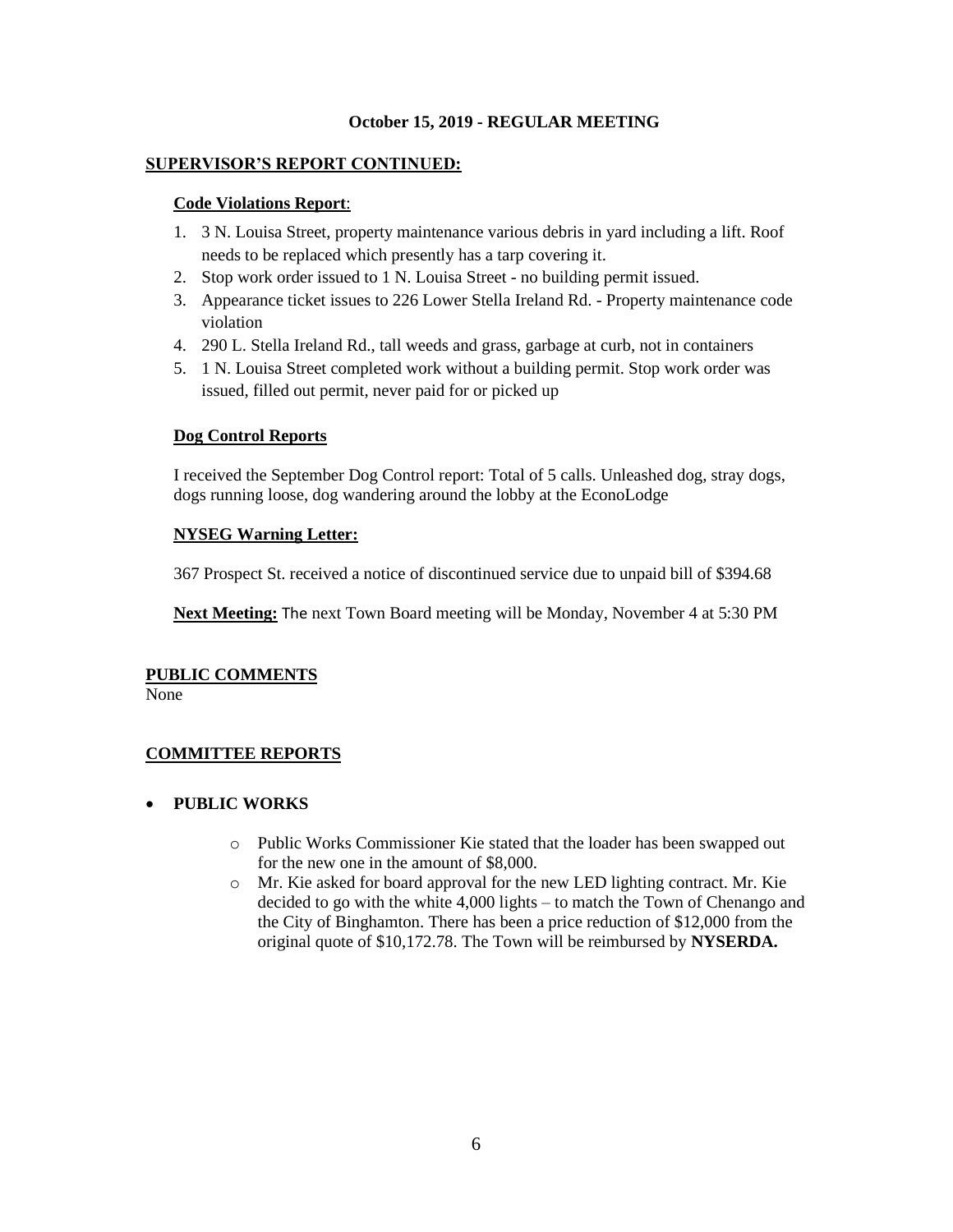# **RESOLUTION 2019 – 25**

The following Resolution was offered by Councilman Gardner, who moved its adoption, seconded by Councilwoman Exley to wit:

BE IT RESOLVED, by the Town Board of the Town of Dickinson, Broome County, New York as follows:

### **RESOLUTION: Approving the lighting contract in the amount of \$10,172.78 for new LED lights and authorizing the Supervisor to sign.**

The question of adoption of the foregoing Resolution was duly put to a vote on roll call which resulted as follows: All in favor. Vote Ayes –4, Nays – 0, Absent-1.

> Supervisor Marinaccio voting Aye Councilman Gardner voting Aye Councilwoman Exley voting Aye Councilman Morabito Absent Councilman Burns voting Aye

All in favor.

## **RESOLUTION 2019 – 26**

The following Resolution was offered by Councilman Gardner, who moved its adoption, seconded by Councilman Burns to wit:

BE IT RESOLVED, by the Town Board of the Town of Dickinson, Broome County, New York as follows:

# **RESOLUTION: Approving the replacement of the Heating and Air Conditioning NOVAR System.**

The question of adoption of the foregoing Resolution was duly put to a vote on roll call which resulted as follows: All in favor. Vote Ayes –4, Nays – 0, Absent-1.

> Supervisor Marinaccio voting Aye Councilman Gardner voting Aye Councilwoman Exley voting Aye Councilman Morabito Absent Councilman Burns voting Aye

All in favor.

#### • **FINANCE**

#### o **SUPERVISOR MONTHLY REPORT**

Councilwoman Exley made a motion to accept the **August 2019 Supervisor monthly report** seconded by Councilman Burns. All in favor.

#### o **TOWN CLERK MONTHLY FINANCIAL REPORT**

Councilwoman Exley made a motion to accept the **September 2019 Monthly Financial Report** for the **Town Clerk** in the amount of **\$1,639.99** seconded by Councilman Gardner. All in favor.

### o **TOWN COURT MONTHLY FINANCIAL REPORT**

Councilwoman Exley made a motion to accept the Financial Report for the **Town of Dickinson Court** for the month of August 2019 in the amount of **\$47,538**.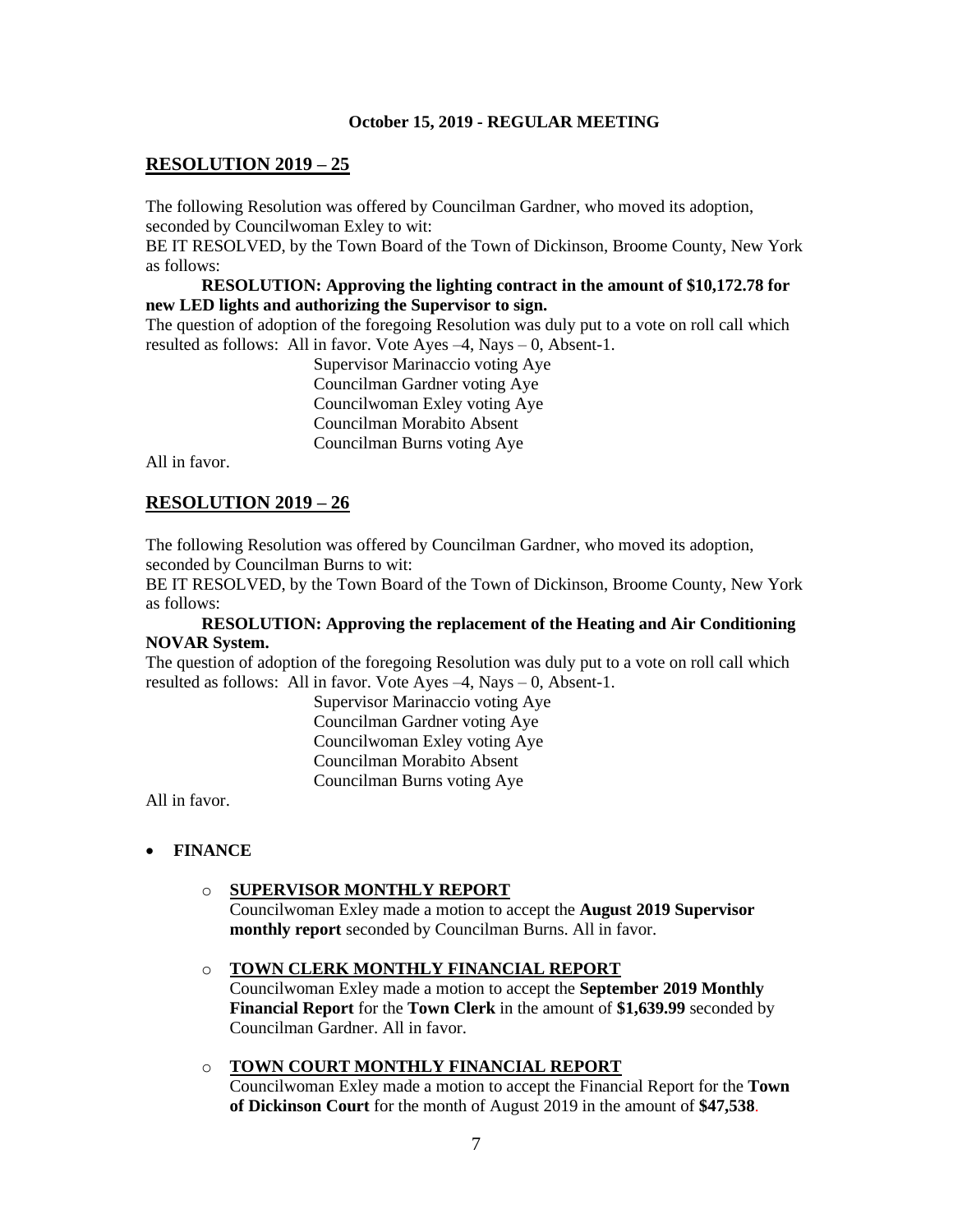On a motion of Councilwoman Exley and seconded by Councilman Burns. All in favor. Town portion: \$8,964.50 State portion: \$38,040 County portion: \$477.50

# • **ABSTRACTS FOR APPROVAL**

On Motion from Councilwoman Exley, seconded by Councilman Gardner to approve **abstract # 10**, dated **October 10, 2019** in the amount of **\$182,466.40.** Vote Ayes- 4, Nays-0, Absent-1.

Supervisor Marinaccio voting Aye Councilman Gardner voting Aye Councilwoman Exley voting Aye Councilman Morabito Absent Councilman Burns Aye

Unanimously passed and noted as duly adopted.

#### **Abstract Summary of Audited Vouchers for Funds respectively in the amount(s) of \$182,446.40. Voucher #10 for October 10, 2019 in the amount of 182,446.40:**

| lef #10 for October 10, 2019 in the amount of 182,440.40: |             |
|-----------------------------------------------------------|-------------|
| <b>General Fund</b>                                       | \$79,063.61 |
| <b>Part Town</b>                                          | \$22.00     |
| <b>Highway</b>                                            | \$74,394.15 |
| <b>Fire districts</b>                                     | \$0.00      |
| <b>Light Districts</b>                                    | \$3,961.45  |
| <b>Sewer Operating Dist.</b>                              | \$514.90    |
| <b>Water Operating Dist.</b>                              | \$24,490.29 |
|                                                           |             |

## **PERSONNEL**

Nothing to report

# **PLANNING BOARD**

The October Planning Board meeting has been cancelled due to no agenda items.

# **REDUCTION OF WATER/SEWER BILL**

A Town of Dickinson property owner addressed the board last week regarding a large water and sewer bill that he received due to a leaking toilet that went undetected. The property owner presented calculations and estimates for the board's review. In short, he asked the Town to forego \$800 of the \$3,200 total bill. Supervisor Marinaccio told the gentleman that the Board couldn't make a decision at that time as one of the members was absent but would have an answer for him by tonight's meeting. After review, the board members have agreed to grant a reduction of \$582.92 in his bill. He will set up a payment plan for the remaining balance. Public Works Commissioner Kie noted that the owner is paying for the cost of the water but not the fees associated with operation and maintenance.

On a motion by Councilman Burns, seconded by Councilwoman Exley to reduce Mr. Evans' water/sewer bill by \$582.92. All in favor.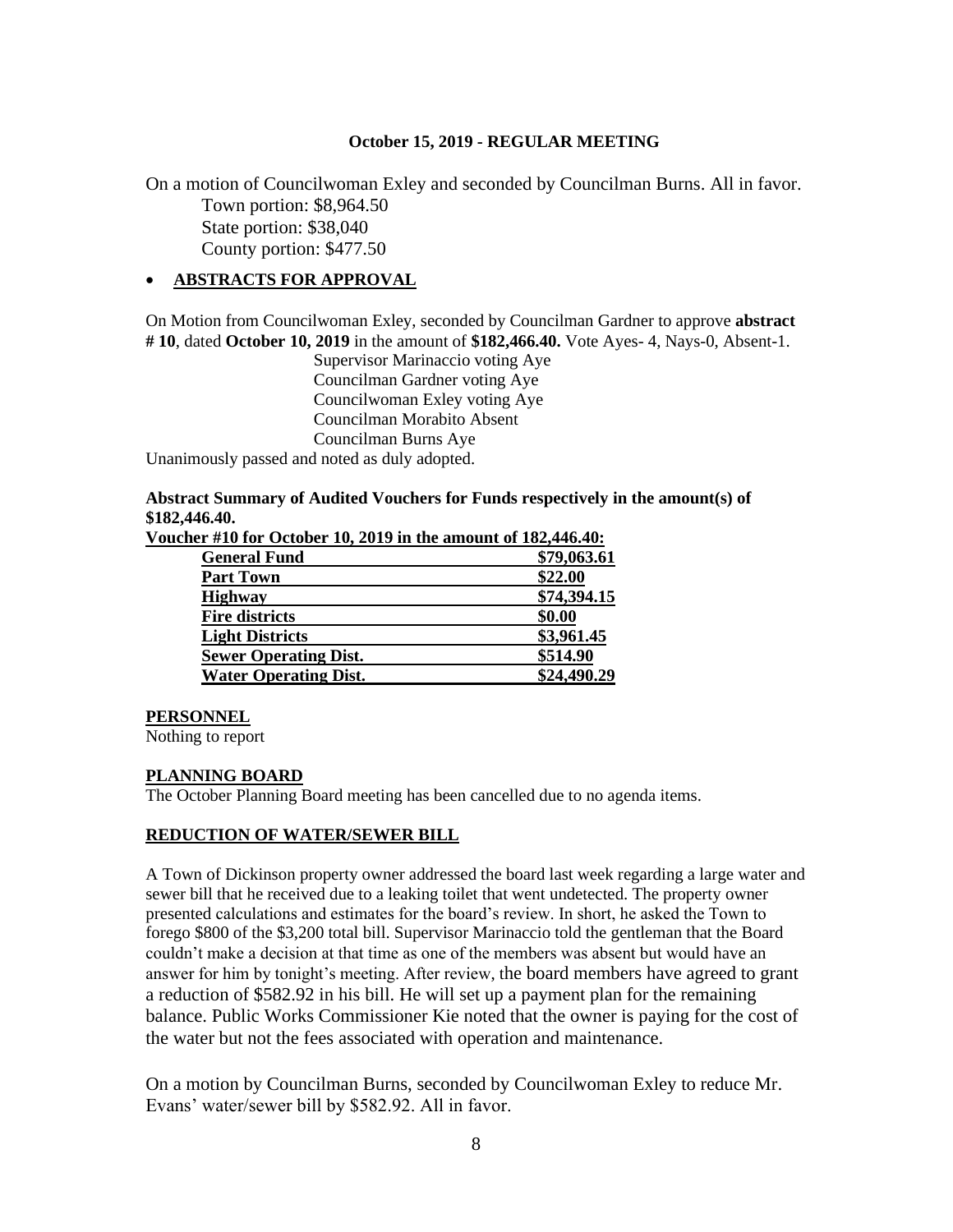### **APPROVAL OF MINUTES**

On a motion by Councilman Gardner seconded by Councilwoman Exley to approve the **Work Session and Regular Meeting Minutes of September 09, 201**9 All in favor. Vote-4 Ayes, Nays-0, Absent-1.

### **SEXUAL HARASSMENT TRAINING**

Supervisor Marinaccio will set a date and time for the remaining 6 or 7 employees to have sexual harassment training.

### **ATTORNEY**

### **2020 BUDGET**

## **RESOLUTION 2019 - 27**

The following Resolution was offered by Councilman Gardner, who moved its adoption, seconded by Councilwoman Exley to wit:

BE IT RESOLVED, by the Town Board of the Town of Dickinson, Broome County, New York as follows:

#### **RESOLUTION: SCHEDULE PUBLIC HEARING FOR 2020 BUDGET AT 5:30 PM, NOVEMBER 4, 2019**

The question of adoption of the foregoing Resolution was duly put to a vote on roll call which resulted as follows: All in favor. Vote Ayes  $-4$ , Nays  $-0$ , Absent-1.

Supervisor Marinaccio voting Aye Councilman Gardner voting Aye Councilwoman Exley voting Aye Councilman Morabito Absent Councilman Burns voting Aye

All in favor.

# **PROSPECT TERRACE FIRE PROTECTION CONTRACT**

#### **RESOLUTION 2019 - 28**

The following Resolution was offered by Councilwoman Exley, who moved its adoption, seconded by Councilman Gardner to wit:

BE IT RESOLVED, by the Town Board of the Town of Dickinson, Broome County, New York as follows:

### **RESOLUTION: SCHEDULE A PUBLIC HEARING FOR THE VILLAGE OF PORT DICKINSON FIRE PROTECTION CONTRACT FOR NOVEMBER 4, 2019 AT 5:40 PM.**

The question of adoption of the foregoing Resolution was duly put to a vote on roll call which resulted as follows: All in favor. Vote Ayes –4, Nays – 0, Absent-1.

> Supervisor Marinaccio voting Aye Councilman Gardner voting Aye Councilwoman Exley voting Aye Councilman Morabito Absent Councilman Burns voting Aye

All in favor.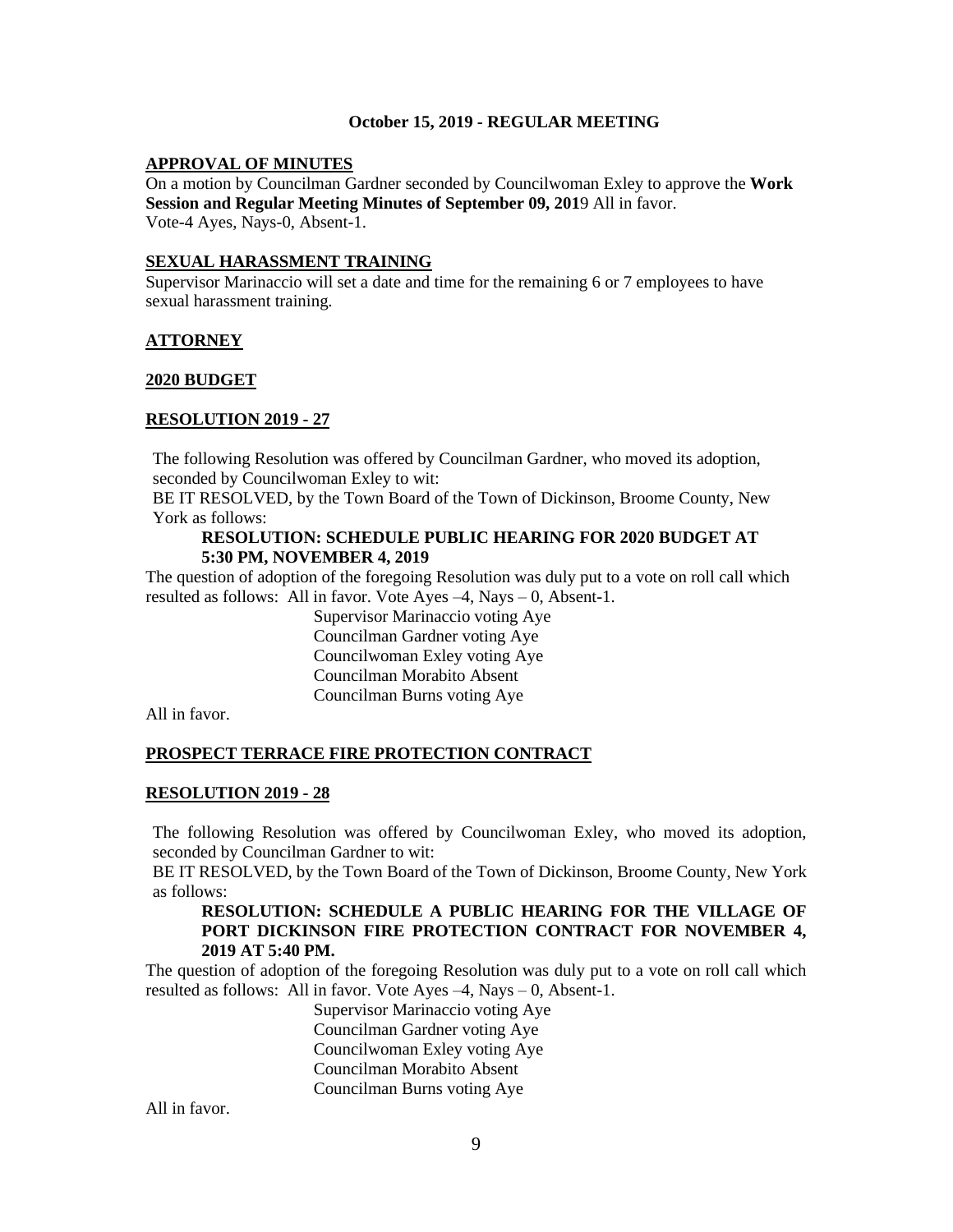### **REPEAT OFFENDER LOCAL LAW**

### **RESOLUTION 2019 -29**

The following Resolution was offered by Councilwoman Exley, who moved its adoption, seconded by Councilman Burns to wit:

BE IT RESOLVED, by the Town Board of the Town of Dickinson, Broome County, New York as follows:

### **RESOLUTION: SCHEDULE PUBLIC HEARING FOR LOCAL LAW AMENDING CHAPTER 462 ENTITLED 'SOLID WASTE MANAGEMEN**T' **REPEAT OFFENDER LOCAL LAW FOR NOVEMBER 4, 2019 AT 5:45 PM**

The question of adoption of the foregoing Resolution was duly put to a vote on roll call which resulted as follows: All in favor. Vote Ayes –4, Nays – 0, Absent-1.

> Supervisor Marinaccio voting Aye Councilman Gardner voting Aye Councilwoman Exley voting Aye Councilman Morabito Absent Councilman Burns voting Aye

All in favor.

# **WAIVE THE STATE AND LOCAL FEES ON MARRIAGE LICENSES FOR ACTIVE DUTY**

#### **RESOLUTION 2019 -30**

The following Resolution was offered by Councilwoman Exley, who moved its adoption, seconded by Councilman Burns to wit:

BE IT RESOLVED, by the Town Board of the Town of Dickinson, Broome County, New York as follows:

# **RESOLUTION: WAIVE THE LOCAL FEES ON MARRIAGE LICENSES FOR ACTIVE DUTY MEMBERS OF THE ARMED FORCES (NEW LAW PASSED BY THE GOVERNOR ON AUGUST 20, 2019)**

The question of adoption of the foregoing Resolution was duly put to a vote on roll call which resulted as follows: All in favor. Vote Ayes –4, Nays – 0, Absent-1.

> Supervisor Marinaccio voting Aye Councilman Gardner voting Aye Councilwoman Exley voting Aye Councilman Morabito Absent Councilman Burns voting Aye

All in favor.

**PLANNING & ZONING BOARD Nothing to report**